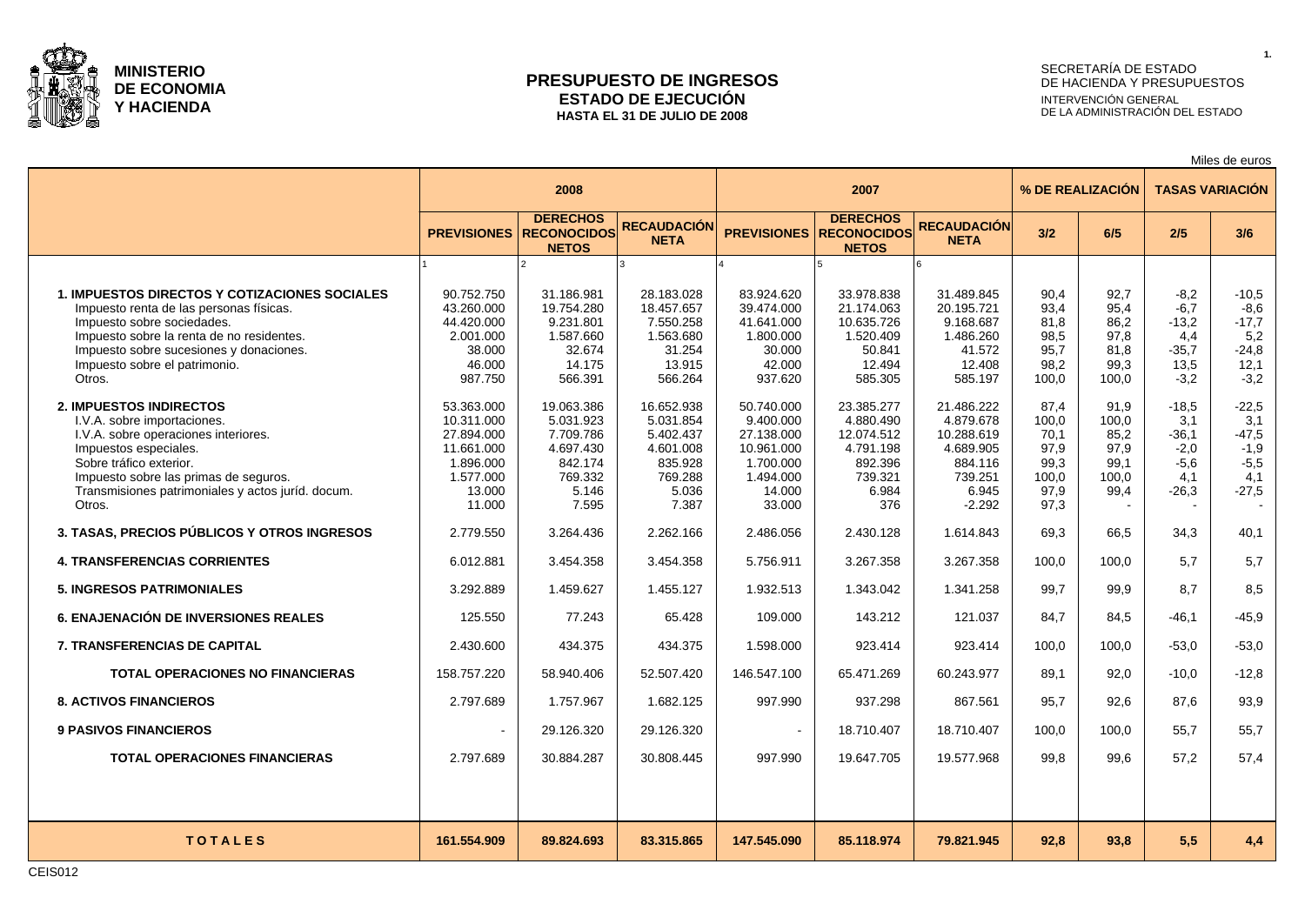

### **PRESUPUESTO DE GASTOS MODIFICACIONES DE CREDITO. SECCIONES HASTA EL 31 DE JULIO DE 2008**

## SECRETARÍA DE ESTADO DE HACIENDA Y PRESUPUESTOS INTERVENCIÓN GENERAL DE LA ADMINISTRACIÓN DEL ESTADO

Miles de euros

|                                       | <b>CREDITOS</b><br><b>INICIALES</b> | <b>EXTRAORD.</b><br>Y SUPLEMENT. | <b>AMPLIABLES</b> | <b>TRANSFEREN.</b> | <b>INCORPORADOS</b> | <b>GENERADOS</b><br><b>POR INGRESOS</b> | <b>ANULACIONES</b><br><b>Y OTROS</b> | <b>CREDITOS</b><br><b>TOTALES</b> |
|---------------------------------------|-------------------------------------|----------------------------------|-------------------|--------------------|---------------------|-----------------------------------------|--------------------------------------|-----------------------------------|
|                                       |                                     |                                  |                   |                    |                     |                                         |                                      |                                   |
| CASA DE SU MAJESTAD EL REY            | 8.663                               |                                  |                   |                    |                     |                                         |                                      | 8.663                             |
| <b>CORTES GENERALES</b>               | 232.529                             |                                  |                   |                    |                     |                                         |                                      | 232.529                           |
| TRIBUNAL DE CUENTAS                   | 57.163                              |                                  |                   |                    |                     |                                         |                                      | 57.163                            |
| TRIBUNAL CONSTITUCIONAL               | 26.269                              |                                  |                   |                    |                     |                                         |                                      | 26.269                            |
| CONSEJO DE ESTADO                     | 11.748                              |                                  |                   |                    |                     |                                         |                                      | 11.748                            |
| DEUDA PÚBLICA                         | 51.114.511                          |                                  | 386.645           |                    |                     |                                         |                                      | 51.501.156                        |
| <b>CLASES PASIVAS</b>                 | 9.285.977                           |                                  |                   |                    |                     |                                         |                                      | 9.285.977                         |
| CONSEJO GENERAL DEL PODER JUDICIAL    | 72.867                              |                                  |                   | 384                |                     | 1.462                                   |                                      | 74.713                            |
| ASUNTOS EXTERIORES Y DE COOPERACIÓN   | 3.414.340                           |                                  | 7.602             |                    |                     | 287                                     |                                      | 3.422.228                         |
| <b>JUSTICIA</b>                       | 1.522.980                           |                                  |                   | 3.143              |                     | 6.894                                   |                                      | 1.533.019                         |
| <b>DEFENSA</b>                        | 8.494.113                           | 13.778                           | 616.630           | 19.224             | 90.028              | 358.210                                 | -2                                   | 9.591.981                         |
| ECONOMIA Y HACIENDA                   | 5.042.118                           | 4.287                            | 43.350            | 10.340             |                     | 87.187                                  | $-854$                               | 5.186.424                         |
| <b>INTERIOR</b>                       | 8.223.397                           | 435                              | 226.818           | 7.918              | 1.661               | 14.711                                  |                                      | 8.474.944                         |
| <b>FOMENTO</b>                        | 12.347.391                          | 363.543                          |                   | 4.189              |                     | 37.831                                  |                                      | 12.752.957                        |
| <b>EDUCACION Y CIENCIA</b>            | 6.710.878                           |                                  |                   | -49                | 359                 | 36.323                                  |                                      | 6.747.509                         |
| TRABAJO Y ASUNTOS SOCIALES            | 7.854.875                           | 253.655                          | 30.488            | $-9.860$           | 8.804               | 15.226                                  |                                      | 8.153.190                         |
| INDUSTRIA, TURISMO Y COMERCIO         | 6.912.794                           |                                  |                   | $-159$             |                     | 8.441                                   |                                      | 6.921.076                         |
| AGRICULTURA, PESCA Y ALIMENTACIÓN     | 1.939.635                           | 44.050                           | 550               | $-5.265$           |                     | 6.823                                   | $-550$                               | 1.985.243                         |
| ADMINISTRACIONES PÚBLICAS             | 653.087                             | 29.467                           |                   | -1                 | 28.556              | 21.991                                  |                                      | 733.100                           |
| <b>MEDIO AMBIENTE</b>                 | 2.905.844                           | 194.820                          |                   | $-14.312$          |                     | 7.000                                   |                                      | 3.093.351                         |
| <b>CULTURA</b>                        | 837.308                             |                                  | 2.223             |                    |                     | 2.471                                   |                                      | 842.001                           |
| <b>PRESIDENCIA</b>                    | 285.638                             |                                  |                   | 4.753              | 439                 | 53                                      |                                      | 290.882                           |
| SANIDAD Y CONSUMO                     | 1.003.053                           | 115.237                          |                   | $-4.454$           | 10.392              | 40.928                                  |                                      | 1.165.154                         |
| <b>VIVIENDA</b>                       | 1.382.618                           | 2.351                            | 30.000            |                    | 4.539               | 1.057                                   | $-30.000$                            | 1.390.565                         |
| <b>GASTOS DE DIVERSOS MINISTERIOS</b> | 2.231.534                           |                                  |                   | $-18.928$          |                     |                                         |                                      | 2.212.606                         |
| <b>ENTES TERRITORIALES</b>            | 52.437.366                          |                                  | 1.633.528         | 3.071              |                     |                                         |                                      | 54.073.965                        |
| FONDOS DE COMPENSACIÓN INTERTERRIT.   | 1.337.981                           |                                  |                   |                    | 349.839             |                                         |                                      | 1.687.820                         |
| RELACIONES FINANCIERAS CON LA U. E.   | 12.423.100                          |                                  |                   |                    |                     |                                         |                                      | 12.423.100                        |
| FONDO DE CONTINGENCIA                 | 3.051.214                           |                                  |                   |                    |                     |                                         | $-2.249.081$                         | 802.133                           |
| <b>TOTALES</b>                        | 201.820.991                         | 1.021.623                        | 2.977.834         | $-5$               | 494.617             | 646.895                                 | $-2.280.487$                         | 204.681.466                       |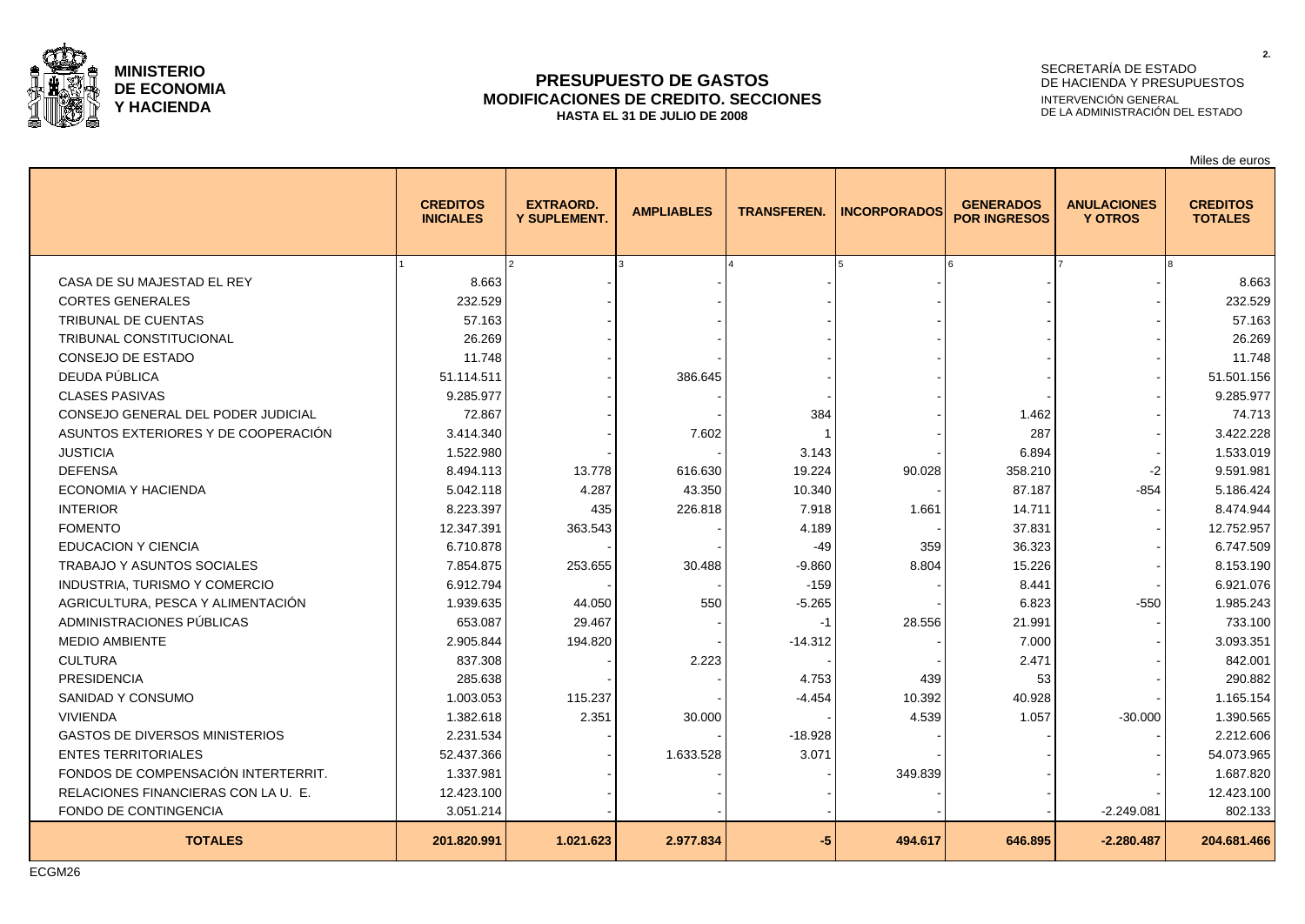

### **PRESUPUESTO DE GASTOS MODIFICACIONES DE CREDITO. CAPITULOS HASTA EL 31 DE JULIO DE 2008**

## SECRETARÍA DE ESTADO DE HACIENDA Y PRESUPUESTOS INTERVENCIÓN GENERAL DE LA ADMINISTRACIÓN DEL ESTADO

|                                                        |                                     |                                         |                   |                    |                     |                                         |                                      | Miles de euros                    |
|--------------------------------------------------------|-------------------------------------|-----------------------------------------|-------------------|--------------------|---------------------|-----------------------------------------|--------------------------------------|-----------------------------------|
|                                                        | <b>CREDITOS</b><br><b>INICIALES</b> | <b>EXTRAORD.</b><br><b>Y SUPLEMENT.</b> | <b>AMPLIABLES</b> | <b>TRANSFEREN.</b> | <b>INCORPORADOS</b> | <b>GENERADOS</b><br><b>POR INGRESOS</b> | <b>ANULACIONES</b><br><b>Y OTROS</b> | <b>CREDITOS</b><br><b>TOTALES</b> |
|                                                        |                                     |                                         |                   |                    |                     |                                         |                                      |                                   |
| 1. GASTOS DE PERSONAL                                  | 25.377.467                          | 435                                     | 2.688             | $-39.780$          | 9.779               | 42.233                                  | $-1.406$                             | 25.391.428                        |
| 2. GASTOS CORRIENTES EN BIENES Y SERVICIOS             | 3.563.249                           |                                         | 616.349           | 48.194             | 10.431              | 126.778                                 |                                      | 4.364.985                         |
| 3. GASTOS FINANCIEROS                                  | 16.631.098                          | 5.973                                   | 41.212            | $-3.211$           |                     |                                         |                                      | 16.675.072                        |
| 4. TRANSFERENCIAS CORRIENTES                           | 83.371.962                          | 386.957                                 | 1.898.517         | $-12.000$          | 2.551               | 92.457                                  |                                      | 85.740.448                        |
| <b>TOTAL OPERACIONES CORRIENTES</b>                    | 128.943.776                         | 393.365                                 | 2.558.766         | $-6.797$           | 22.761              | 261.468                                 | $-1.406$                             | 132.171.933                       |
| 5. FONDO DE CONTINGENCIA Y OTROS IMPREVISTOS           | 3.099.910                           |                                         |                   | $-14.102$          |                     |                                         | $-2.249.081$                         | 836.727                           |
| <b>TOTAL FONDO DE CONTINGENCIA Y OTROS IMPREVISTOS</b> | 3.099.910                           |                                         |                   | $-14.102$          |                     |                                         | $-2.249.081$                         | 836.727                           |
| <b>6. INVERSIONES REALES</b>                           | 10.588.275                          | 66.901                                  | 2.223             | $-3.115$           | 96.720              | 296.667                                 |                                      | 11.047.671                        |
| 7. TRANSFERENCIAS DE CAPITAL                           | 9.699.144                           | 561.357                                 | 30.200            | 23.704             | 375.136             | 84.369                                  | $-30.000$                            | 10.743.908                        |
| TOTAL OPERACIONES DE CAPITAL                           | 20.287.419                          | 628.258                                 | 32.423            | 20.589             | 471.856             | 381.036                                 | $-30.000$                            | 21.791.579                        |
| <b>TOTAL OPERACIONES NO FINANCIERAS</b>                | 152.331.105                         | 1.021.623                               | 2.591.189         | $-310$             | 494.617             | 642.504                                 | $-2.280.487$                         | 154.800.239                       |
| 8. ACTIVOS FINANCIEROS                                 | 14.981.282                          |                                         |                   | 305                |                     | 4.391                                   |                                      | 14.985.978                        |
| 9. PASIVOS FINANCIEROS                                 | 34.508.604                          |                                         | 386.645           |                    |                     |                                         |                                      | 34.895.249                        |
| <b>TOTAL OPERACIONES FINANCIERAS</b>                   | 49.489.886                          |                                         | 386.645           | 305                |                     | 4.391                                   |                                      | 49.881.227                        |
|                                                        |                                     |                                         |                   |                    |                     |                                         |                                      |                                   |
| <b>TOTALES</b>                                         | 201.820.991                         | 1.021.623                               | 2.977.834         | $-5$               | 494.617             | 646.895                                 | $-2.280.487$                         | 204.681.466                       |

ECGM25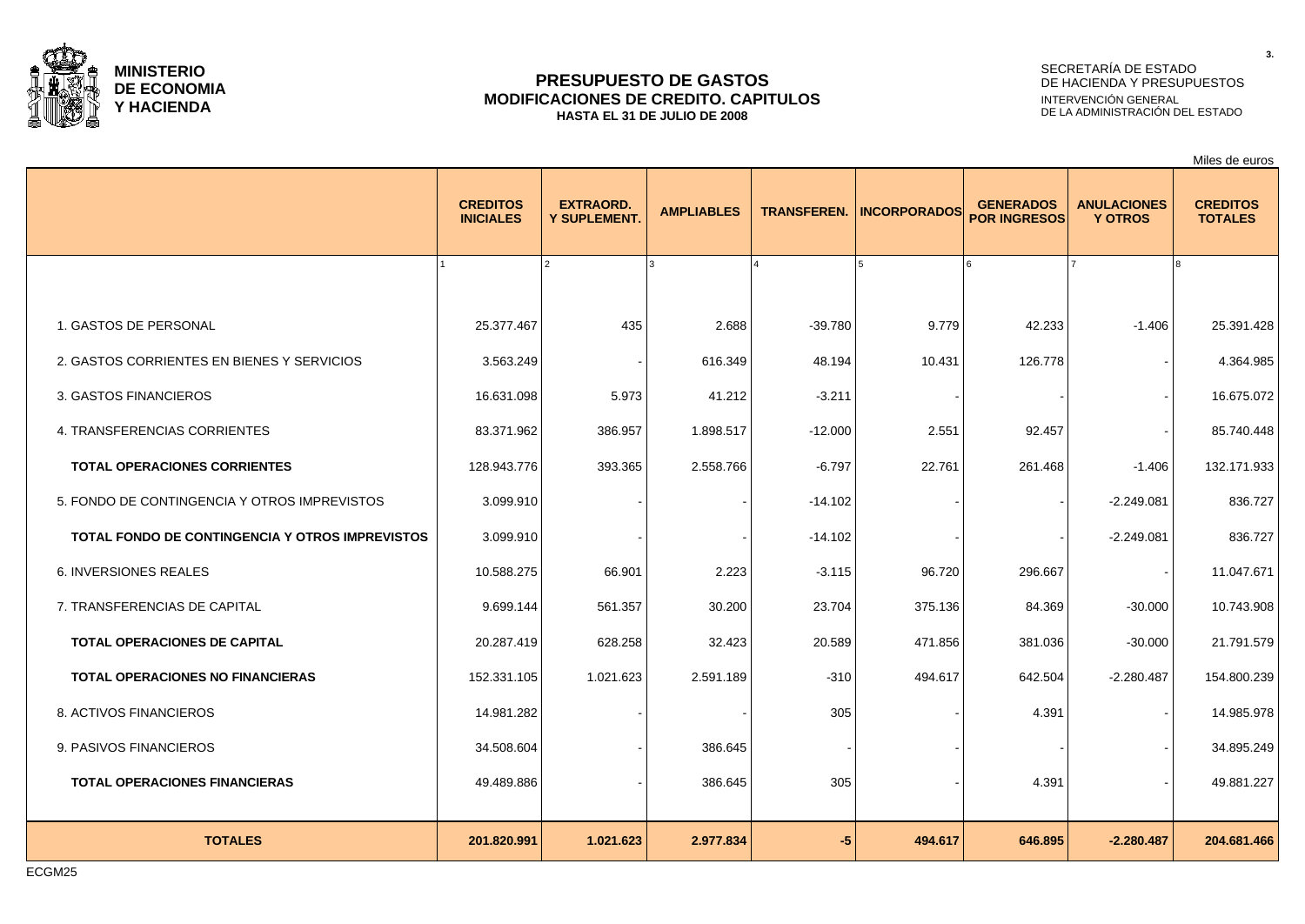

#### **PRESUPUESTO DE GASTOS ESTADO DE EJECUCIÓN. SECCIONES HASTA EL 31 DE JULIO DE 2008**

## SECRETARÍA DE ESTADO DE HACIENDA Y PRESUPUESTOS INTERVENCIÓN GENERAL DE LA ADMINISTRACIÓN DEL ESTADO

|                                       |                                   |                    |                                      |                                   |                                   |                    |                                      |                                   |      | Miles de euros   |      |       |         |                                     |         |
|---------------------------------------|-----------------------------------|--------------------|--------------------------------------|-----------------------------------|-----------------------------------|--------------------|--------------------------------------|-----------------------------------|------|------------------|------|-------|---------|-------------------------------------|---------|
|                                       |                                   | 2008               |                                      |                                   |                                   |                    | 2007                                 |                                   |      | % DE REALIZACION |      |       |         | <b>TASAS DE</b><br><b>VARIACIÓN</b> |         |
|                                       | <b>CREDITOS</b><br><b>TOTALES</b> | <b>COMPROMISOS</b> | <b>OBLIGAC.</b><br><b>RECONOCID.</b> | <b>PAGOS</b><br><b>REALIZADOS</b> | <b>CREDITOS</b><br><b>TOTALES</b> | <b>COMPROMISOS</b> | <b>OBLIGAC.</b><br><b>RECONOCID.</b> | <b>PAGOS</b><br><b>REALIZADOS</b> | 3/1  | 4/3              | 7/5  | 8/7   | 1/5     | 3/7                                 | 4/8     |
|                                       |                                   |                    |                                      |                                   |                                   |                    |                                      |                                   |      |                  |      |       |         |                                     |         |
| CASA DE SU MAJESTAD EL REY            | 8.663                             | 8.663              | 6.497                                | 6.497                             | 8.290                             | 8.290              | 6.217                                | 6.217                             |      | 75,0 100,0       | 75,0 | 100,0 | 4,5     | 4,5                                 | 4,5     |
| <b>CORTES GENERALES</b>               | 232.529                           | 174.395            | 174.395                              | 174.395                           | 218.310                           | 163.733            | 163.733                              | 163.733                           | 75,0 | 100,0            | 75,0 | 100,0 | 6,5     | 6,5                                 | 6,5     |
| <b>TRIBUNAL DE CUENTAS</b>            | 57.163                            | 32.834             | 31.206                               | 30.985                            | 54.426                            | 30.324             | 28.349                               | 28.347                            | 54,6 | 99,3             | 52.7 | 100,0 | 5,0     | 10.1                                | 9,3     |
| <b>TRIBUNAL CONSTITUCIONAL</b>        | 26.269                            | 12.769             | 10.868                               | 10.713                            | 25.330                            | 12.239             | 10.591                               | 10.505                            | 41,4 | 98,6             | 41,8 | 99,2  | 3,7     | 2,6                                 | 2,0     |
| <b>CONSEJO DE ESTADO</b>              | 11.748                            | 5.163              | 4.801                                | 4.792                             | 11.425                            | 5.181              | 4.873                                | 4.873                             | 40,9 | 99,8             | 42,7 | 100,0 | 2,8     | $-1,5$                              | $-1,7$  |
| DEUDA PÚBLICA                         | 51.501.156                        | 48.632.898         | 34.141.624                           | 31.282.029                        | 50.418.002                        | 49.270.179         | 30.883.121                           | 30.748.889                        | 66,3 | 91,6             | 61.3 | 99,6  | 2,1     | 10,6                                | 1,7     |
| <b>CLASES PASIVAS</b>                 | 9.285.977                         | 9.285.977          | 5.384.147                            | 5.384.121                         | 8.727.024                         | 8.727.024          | 5.019.575                            | 5.018.745                         | 58,0 | 100,0            | 57.5 | 100,0 | 6,4     | 7,3                                 | 7,3     |
| CONSEJO GENERAL DEL PODER JUDICIAL    | 74.713                            | 36.277             | 27.242                               | 27.017                            | 70.354                            | 34.719             | 25.158                               | 25.109                            | 36,5 | 99,2             | 35,8 | 99,8  | 6,2     | 8,3                                 | 7,6     |
| ASUNTOS EXTERIORES Y DE COOPERACIÓN   | 3.422.228                         | 1.287.837          | 1.254.874                            | 774.572                           | 2.239.945                         | 1.299.428          | 1.270.011                            | 1.263.077                         | 36,7 | 61,7             | 56,7 | 99,5  | 52,8    | $-1,2$                              | $-38,7$ |
| <b>JUSTICIA</b>                       | 1.533.019                         | 1.369.016          | 799.509                              | 798.251                           | 1.416.397                         | 1.294.835          | 765.442                              | 760.742                           | 52,2 | 99,8             | 54.0 | 99.4  | 8,2     | 4,5                                 | 4.9     |
| <b>DEFENSA</b>                        | 9.591.981                         | 5.826.514          | 4.384.028                            | 4.312.436                         | 9.220.277                         | 5.344.664          | 4.243.394                            | 4.186.892                         | 45,7 | 98,4             | 46.0 | 98.7  | 4,0     | 3.3                                 | 3,0     |
| <b>ECONOMIA Y HACIENDA</b>            | 5.186.424                         | 4.011.047          | 2.767.673                            | 2.437.824                         | 4.775.682                         | 3.571.587          | 2.535.503                            | 2.412.270                         | 53,4 | 88,1             | 53,1 | 95,1  | 8,6     | 9,2                                 | 1,1     |
| <b>INTERIOR</b>                       | 8.474.944                         | 4.908.302          | 4.196.767                            | 4.159.754                         | 7.741.361                         | 4.553.656          | 3.919.664                            | 3.894.047                         | 49,5 | 99,1             | 50,6 | 99,3  | 9,5     | 7,1                                 | 6,8     |
| <b>FOMENTO</b>                        | 12.752.957                        | 10.267.166         | 6.252.142                            | 3.477.119                         | 11.645.243                        | 8.098.901          | 4.352.352                            | 4.321.045                         | 49,0 | 55,6             | 37.4 | 99.3  | 9,5     | 43.6                                | $-19.5$ |
| <b>EDUCACION Y CIENCIA</b>            | 6.747.509                         | 2.983.278          | 1.762.820                            | 1.206.231                         | 5.718.925                         | 2.798.742          | 1.933.533                            | 1.778.848                         | 26,1 | 68,4             | 33,8 | 92,0  | 18,0    | $-8.8$                              | $-32,2$ |
| TRABAJO Y ASUNTOS SOCIALES            | 8.153.190                         | 5.502.870          | 5.221.467                            | 4.444.843                         | 7.243.817                         | 4.415.061          | 4.076.568                            | 3.996.653                         | 64,0 | 85,1             | 56,3 | 98,0  | 12,6    | 28,1                                | 11,2    |
| <b>INDUSTRIA, TURISMO Y COMERCIO</b>  | 6.921.076                         | 4.109.725          | 1.629.998                            | 1.346.033                         | 7.062.548                         | 4.278.124          | 2.121.628                            | 2.079.664                         | 23,6 | 82,6             | 30,0 | 98,0  | $-2,0$  | $-23,2$                             | $-35,3$ |
| AGRICULTURA, PESCA Y ALIMENTACIÓN     | 1.985.243                         | 1.181.041          | 756.300                              | 585.076                           | 1.776.300                         | 1.178.885          | 678.105                              | 670.033                           | 38,1 | 77,4             | 38,2 | 98.8  | 11,8    | 11.5                                | $-12,7$ |
| ADMINISTRACIONES PUBLICAS             | 733.100                           | 507.585            | 301.543                              | 284.112                           | 691.830                           | 480.478            | 285.501                              | 277.337                           | 41,1 | 94,2             | 41,3 | 97,1  | 6,0     | 5,6                                 | 2,4     |
| <b>MEDIO AMBIENTE</b>                 | 3.093.351                         | 1.780.237          | 858.376                              | 703.820                           | 2.551.442                         | 1.704.154          | 736.423                              | 672.661                           | 27,7 | 82,0             | 28,9 | 91,3  | 21,2    | 16,6                                | 4,6     |
| <b>CULTURA</b>                        | 842.001                           | 718.089            | 396.606                              | 237.174                           | 754.140                           | 647.973            | 365.603                              | 363.854                           | 47,1 | 59,8             | 48,5 | 99,5  | 11,7    | 8,5                                 | $-34,8$ |
| <b>PRESIDENCIA</b>                    | 290.882                           | 230.973            | 146.943                              | 110.297                           | 278.192                           | 227.837            | 141.464                              | 140.173                           | 50,5 | 75,1             | 50,9 | 99,1  | 4,6     | 3.9                                 | $-21,3$ |
| SANIDAD Y CONSUMO                     | 1.165.154                         | 817.377            | 512.896                              | 339.713                           | 971.235                           | 705.876            | 439.883                              | 418.057                           | 44,0 | 66,2             | 45,3 | 95,0  | 20,0    | 16,6                                | $-18,7$ |
| <b>VIVIENDA</b>                       | 1.390.565                         | 431.593            | 373.676                              | 337.629                           | 1.256.341                         | 231.790            | 180.785                              | 180.433                           | 26,9 | 90,4             | 14,4 | 99,8  | 10,7    | 106,7                               | 87,1    |
| <b>GASTOS DE DIVERSOS MINISTERIOS</b> | 2.212.606                         | 1.799.726          | 1.038.471                            | 877.300                           | 2.278.992                         | 1.730.327          | 1.008.079                            | 1.007.356                         | 46,9 | 84,5             | 44,2 | 99,9  | $-2,9$  | 3,0                                 | $-12,9$ |
| <b>ENTES TERRITORIALES</b>            | 54.073.965                        | 53.707.608         | 33.631.500                           | 33.631.500                        | 48.821.012                        | 48.387.701         | 29.489.669                           | 29.489.669                        | 62,2 | 100,0            | 60,4 | 100.0 | 10,8    | 14.0                                | 14.0    |
| FONDOS DE COMPENSACIÓN INTERTERRIT.   | 1.687.820                         | 375.778            | 375.778                              | 316.142                           | 1.532.073                         | 115.987            | 115.987                              | 115.987                           | 22,3 | 84,1             | 7,6  | 100,0 | 10,2    | 224,0 172,6                         |         |
| RELACIONES FINANCIERAS CON LA U. E.   | 12.423.100                        | 6.332.880          | 6.332.880                            | 5.857.090                         | 11.654.150                        | 5.598.423          | 5.598.423                            | 5.598.423                         | 51,0 | 92,5             | 48,0 | 100,0 | 6,6     | 13,1                                | 4,6     |
| FONDO DE CONTINGENCIA                 | 802.133                           |                    |                                      |                                   | 1.514.684                         |                    |                                      |                                   |      |                  |      |       | $-47,0$ |                                     |         |
| <b>TOTALES</b>                        | 204.681.466                       | 166.337.618        | 112.775.027                          | 103.157.465                       | 190.677.747                       | 154.916.118        | 100.399.634                          | 99.633.639                        | 55,1 | 91,5             | 52,7 | 99,2  | 7,3     | 12,3                                | 3,5     |

ECGS007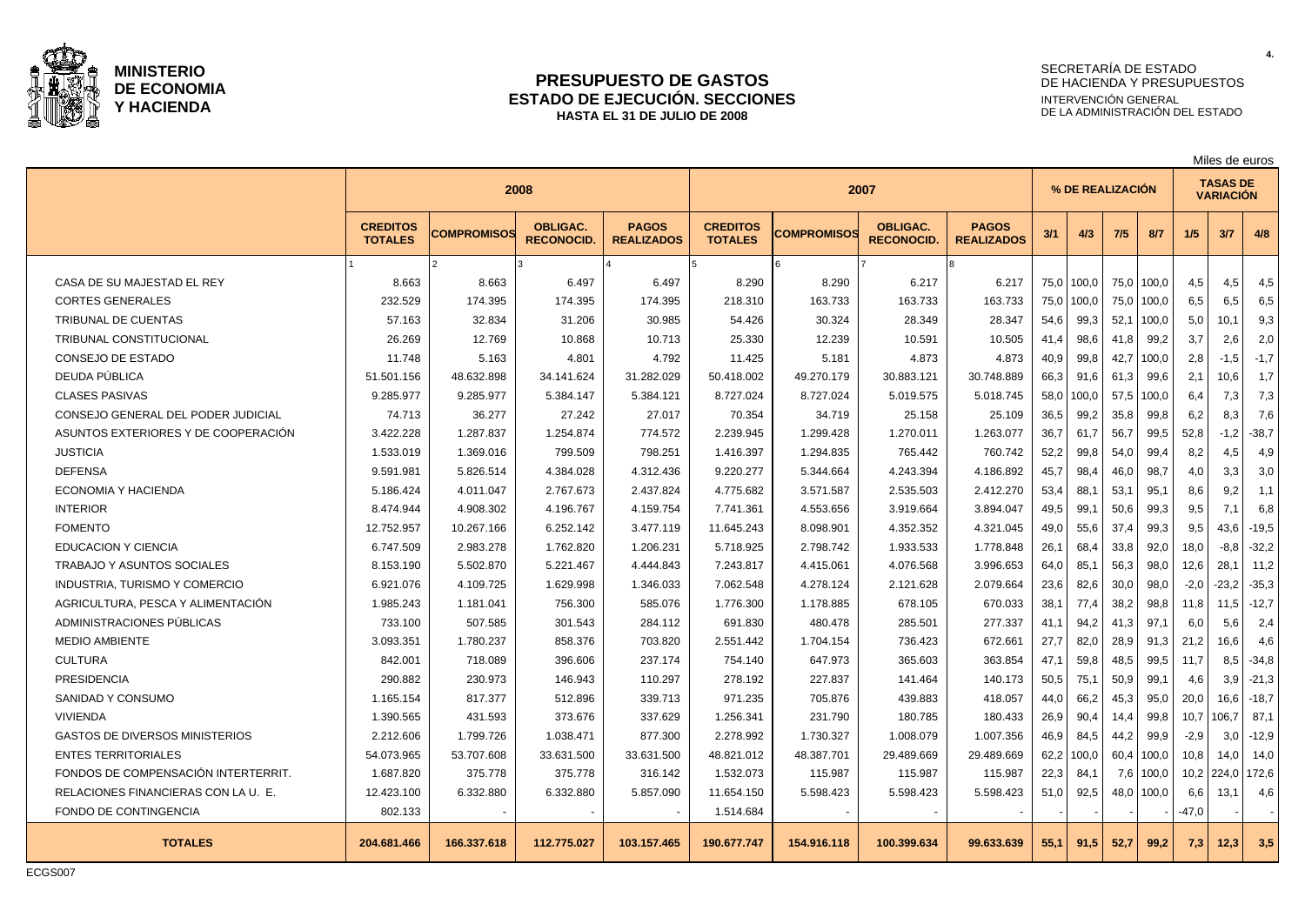

### **PRESUPUESTO DE GASTOS ESTADO DE EJECUCIÓN. CAPÍTULOS HASTA EL 31 DE JULIO DE 2008**

## SECRETARÍA DE ESTADO DE HACIENDA Y PRESUPUESTOS INTERVENCIÓN GENERAL DE LA ADMINISTRACIÓN DEL ESTADO

Miles de euros

|                                                |                                   | 2008               |                                      |                                   | 2007                              |                    |                                     |                                   | % DE REALIZACIÓN |                       |      |             | <b>TASAS DE</b><br><b>VARIACIÓN</b> |                   |              |  |
|------------------------------------------------|-----------------------------------|--------------------|--------------------------------------|-----------------------------------|-----------------------------------|--------------------|-------------------------------------|-----------------------------------|------------------|-----------------------|------|-------------|-------------------------------------|-------------------|--------------|--|
|                                                | <b>CREDITOS</b><br><b>TOTALES</b> | <b>COMPROMISOS</b> | <b>OBLIGAC.</b><br><b>RECONOCID.</b> | <b>PAGOS</b><br><b>REALIZADOS</b> | <b>CREDITOS</b><br><b>TOTALES</b> | <b>COMPROMISOS</b> | <b>OBLIGAC.</b><br><b>RECONOCID</b> | <b>PAGOS</b><br><b>REALIZADOS</b> | 3/1              | 4/3                   | 7/5  | 8/7         | 1/5                                 | 3/7               | 4/8          |  |
|                                                |                                   |                    |                                      |                                   |                                   |                    |                                     |                                   |                  |                       |      |             |                                     |                   |              |  |
| 1. GASTOS DE PERSONAL                          | 25.391.428                        | 19.235.285         | 14.335.974                           | 14.181.914                        | 23.750.442                        | 18.033.017         | 13.391.328                          | 13.384.118                        |                  | 56,5 98,9             | 56,4 | 99,9        | 6,9                                 | 7,1               | 6,0          |  |
| 2. GASTOS CORRIENTES EN BIENES Y SERVICIOS     | 4.364.985                         | 2.918.123          | 1.793.049                            | 1.740.645                         | 4.272.911                         | 2.675.785          | 1.694.735                           | 1.646.426                         | 41,1             | 97,1                  | 39,7 | 97,1        | 2,2                                 | 5,8               | 5,7          |  |
| 3. GASTOS FINANCIEROS                          | 16.675.072                        | 15.476.167         | 13.292.170                           | 13.155.732                        | 15.965.511                        | 14.804.280         | 11.961.702                          | 11.827.439                        | 79,7             | 99,0                  | 74,9 | 98,9        | 4,4                                 | 11,1              | 11,2         |  |
| 4. TRANSFERENCIAS CORRIENTES                   | 85.740.448                        | 73.126.259         | 50.194.536                           | 47.526.351                        | 77.924.762                        | 65.958.495         | 44.581.489                          | 44.311.028                        | 58,5             | 94,7                  |      | $57,2$ 99,4 | 10,0                                | 12,6              | 7,3          |  |
| <b>TOTAL OPERACIONES CORRIENTES</b>            | 132.171.933                       | 110.755.834        | 79.615.729                           | 76.604.642                        | 121.913.626                       | 101.471.577        | 71.629.254                          | 71.169.011                        | 60,2             | 96,2                  |      | 58,8 99,4   | 8,4                                 | 11,1              | 7,6          |  |
| 5. FDO. DE CONTINGENCIA Y OTROS IMPREV.        | 836.727                           |                    |                                      |                                   | 1.662.217                         |                    |                                     |                                   |                  |                       |      |             | $-49,7$                             |                   | $\sim$       |  |
| <b>TOTAL FDO. CONTINGENCIA Y OTROS IMPREV.</b> | 836.727                           |                    |                                      |                                   | 1.662.217                         |                    |                                     |                                   |                  |                       |      |             | $-49,7$                             |                   |              |  |
| <b>6. INVERSIONES REALES</b>                   | 11.047.671                        | 8.866.792          | 3.691.634                            | 3.560.739                         | 10.518.064                        | 8.084.693          | 3.389.596                           | 3.289.027                         | 33,4             | 96,5                  |      | 32,2 97,0   | 5,0                                 | 8,9               | 8,3          |  |
| 7. TRANSFERENCIAS DE CAPITAL                   | 10.743.908                        | 5.551.296          | 3.490.015                            | 2.585.295                         | 9.969.132                         | 5.458.604          | 3.311.683                           | 3.177.939                         |                  | $32.5$ 74,1 33,2 96,0 |      |             | 7,8                                 |                   | $5,4$ - 18,6 |  |
| <b>TOTAL OPERACIONES DE CAPITAL</b>            | 21.791.579                        | 14.418.088         | 7.181.649                            | 6.146.034                         | 20.487.196                        | 13.543.297         | 6.701.279                           | 6.466.966                         |                  | $33,0$ 85,6 32,7      |      | 96,5        | 6,4                                 | 7,2               | $-5,0$       |  |
| <b>TOTAL OPERACIONES NO FINANCIERAS</b>        | 154.800.239                       | 125.173.922        | 86.797.378                           | 82.750.676                        | 144.063.039                       | 115.014.874        | 78.330.533                          | 77.635.977                        | 56,1             | $95,3$ 54,4           |      | 99,1        | 7,5                                 | 10,8              | 6,6          |  |
| 8. ACTIVOS FINANCIEROS                         | 14.985.978                        | 7.964.953          | 5.086.588                            | 2.238.933                         | 12.115.611                        | 5.410.246          | 3.123.133                           | 3.051.694                         |                  | $33,9$ 44,0           |      |             | 25,8 97,7 23,7                      |                   | $62,9$ -26,6 |  |
| 9. PASIVOS FINANCIEROS                         | 34.895.249                        | 33.198.743         | 20.891.061                           | 18.167.856                        | 34.499.097                        | 34.490.998         | 18.945.968                          | 18.945.968                        |                  | 59,9 87,0 54,9 100,0  |      |             | 1,1                                 | 10,3              | $-4,1$       |  |
| <b>TOTAL OPERACIONES FINANCIERAS</b>           | 49.881.227                        | 41.163.696         | 25.977.649                           | 20.406.789                        | 46.614.708                        | 39.901.244         | 22.069.101                          | 21.997.662                        |                  | 52,1 78,6 47,3 99,7   |      |             | 7,0                                 | 17.7 <sup>1</sup> | $-7,2$       |  |
| <b>TOTALES</b>                                 | 204.681.466                       | 166.337.618        | 112.775.027                          | 103.157.465                       | 190.677.747                       | 154.916.118        | 100.399.634                         | 99.633.639                        | 55.1             | 91.5 52.7             |      | 99.2        |                                     | $7,3$   12,3      | 3,5          |  |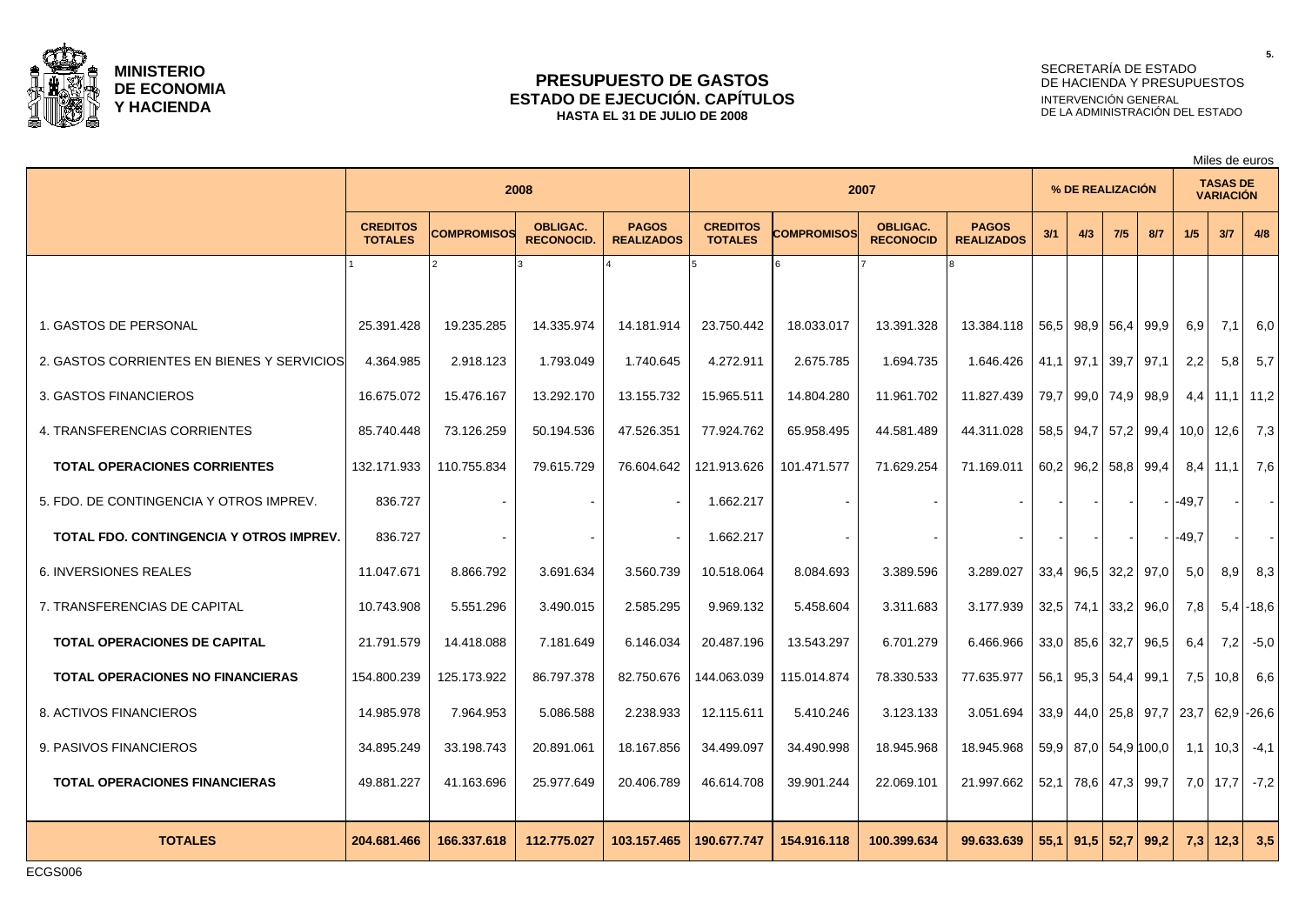

### **PRESUPUESTO DE GASTOS EJECUCIÓN CAPÍTULO 6: INVERSIONES REALES. SECCIONES HASTA EL 31 DE JULIO DE 2008**

# SECRETARÍA DE ESTADO DE HACIENDA Y PRESUPUESTOS INTERVENCIÓN GENERAL DE LA ADMINISTRACIÓN DEL ESTADO

|                                       |                                   |                    |                                           |                                   |                                   |                    |                                           |                                   | Miles de euros   |          |          |          |             |          |                                     |         |         |
|---------------------------------------|-----------------------------------|--------------------|-------------------------------------------|-----------------------------------|-----------------------------------|--------------------|-------------------------------------------|-----------------------------------|------------------|----------|----------|----------|-------------|----------|-------------------------------------|---------|---------|
|                                       |                                   |                    | 2008                                      |                                   |                                   |                    | 2007                                      |                                   | % DE REALIZACIÓN |          |          |          |             |          | <b>TASAS DE</b><br><b>VARIACIÓN</b> |         |         |
|                                       | <b>CREDITOS</b><br><b>TOTALES</b> | <b>COMPROMISOS</b> | <b>OBLIGACIONES</b><br><b>RECONOCIDAS</b> | <b>PAGOS</b><br><b>REALIZADOS</b> | <b>CREDITOS</b><br><b>TOTALES</b> | <b>COMPROMISOS</b> | <b>OBLIGACIONES</b><br><b>RECONOCIDAS</b> | <b>PAGOS</b><br><b>REALIZADOS</b> | %<br>2/1         | %<br>3/1 | %<br>4/3 | %<br>6/5 | $\%$<br>7/5 | %<br>8/7 | 1/5                                 | 3/7     | 4/8     |
|                                       |                                   |                    |                                           |                                   |                                   |                    |                                           |                                   |                  |          |          |          |             |          |                                     |         |         |
| CASA DE SU MAJESTAD EL REY            |                                   |                    |                                           |                                   | $\overline{\phantom{0}}$          |                    |                                           |                                   |                  |          |          |          |             |          |                                     |         |         |
| <b>CORTES GENERALES</b>               | 5.272                             | 3.954              | 3.954                                     | 3.954                             | 9.230                             | 6.922              | 6.922                                     | 6.922                             | 75,0             | 75,0     | 100,0    | 75,0     | 75,0        | 100,0    | $-42,9$                             | $-42.9$ | $-42,9$ |
| TRIBUNAL DE CUENTAS                   | 1.815                             | 1.229              | 636                                       | 636                               | 1.570                             | 1.376              | 284                                       | 282                               | 67.7             | 35.0     | 100,0    | 87.6     | 18,1        | 99,3     | 15,6                                | 123,9   | 125,5   |
| TRIBUNAL CONSTITUCIONAL               | 1.379                             | 726                | 224                                       | 198                               | 1.874                             | 914                | 340                                       | 308                               | 52,6             | 16,2     | 88,4     | 48,8     | 18,1        | 90,6     | $-26,4$                             | $-34.1$ | $-35,7$ |
| CONSEJO DE ESTADO                     | 390                               | 84                 | 19                                        | 19                                | 390                               | 174                | 110                                       | 110                               | 21,5             | 4,9      | 100,0    | 44,6     | 28,2        | 100,0    |                                     | $-82,7$ | $-82,7$ |
| DEUDA PÚBLICA                         |                                   |                    |                                           |                                   |                                   |                    |                                           |                                   |                  |          |          |          |             |          |                                     |         |         |
| <b>CLASES PASIVAS</b>                 |                                   |                    |                                           |                                   |                                   |                    |                                           |                                   |                  |          |          |          |             |          |                                     |         |         |
| CONSEJO GENERAL DEL PODER JUDICIAL    | 5.576                             | 3.193              | 794                                       | 742                               | 5.973                             | 2.874              | 566                                       | 549                               | 57.3             | 14,2     | 93,5     | 48.1     | 9,5         | 97.0     | $-6.6$                              | 40.3    | 35,2    |
| ASUNTOS EXTERIORES Y DE COOPERACIÓN   | 50.188                            | 30.866             | 22.922                                    | 22.037                            | 44.830                            | 32.111             | 25.850                                    | 23.396                            | 61.5             | 45,7     | 96,1     | 71,6     | 57,7        | 90.5     | 12,0                                | $-11,3$ | $-5,8$  |
| <b>JUSTICIA</b>                       | 109.461                           | 72.346             | 21.060                                    | 20.900                            | 88.498                            | 63.636             | 18.822                                    | 17.687                            | 66,1             | 19,2     | 99,2     | 71,9     | 21,3        | 94,0     | 23,7                                | 11,9    | 18,2    |
| <b>DEFENSA</b>                        | 2.410.504                         | 1.826.460          | 772.431                                   | 747.723                           | 2.419.504                         | 1.594.563          | 795.964                                   | 764.194                           | 75,8             | 32,0     | 96,8     | 65,9     | 32,9        | 96,0     | $-0,4$                              | $-3,0$  | $-2,2$  |
| <b>ECONOMIA Y HACIENDA</b>            | 89.069                            | 65.723             | 22.662                                    | 21.311                            | 83.130                            | 55.731             | 15.113                                    | 14.735                            | 73,8             | 25,4     | 94,0     | 67,0     | 18,2        | 97,5     | 7,1                                 | 50,0    | 44,6    |
| <b>INTERIOR</b>                       | 506.806                           | 349.099            | 103.988                                   | 98.269                            | 477.678                           | 305.096            | 66.883                                    | 65.637                            | 68,9             | 20,5     | 94,5     | 63,9     | 14.0        | 98.1     | 6,1                                 | 55,5    | 49.7    |
| <b>FOMENTO</b>                        | 5.461.288                         | 4.725.909          | 2.044.583                                 | 1.962.362                         | 5.270.449                         | 4.430.428          | 1.945.069                                 | 1.928.841                         | 86,5             | 37,4     | 96,0     | 84,1     | 36,9        | 99,2     | 3,6                                 | 5,1     | 1,7     |
| <b>EDUCACION Y CIENCIA</b>            | 43.386                            | 26.153             | 9.951                                     | 9.015                             | 43.923                            | 20.368             | 8.915                                     | 8.820                             | 60,3             | 22,9     | 90,6     | 46,4     | 20,3        | 98,9     | $-1,2$                              | 11,6    | 2,2     |
| <b>TRABAJO Y ASUNTOS SOCIALES</b>     | 38.280                            | 26.122             | 8.663                                     | 7.889                             | 31.589                            | 14.037             | 5.877                                     | 5.776                             | 68,2             | 22,6     | 91,1     | 44,4     | 18,6        | 98,3     | 21,2                                | 47.4    | 36,6    |
| INDUSTRIA, TURISMO Y COMERCIO         | 99.634                            | 53.229             | 16.414                                    | 15.494                            | 134.390                           | 100.575            | 13.778                                    | 13.595                            | 53,4             | 16,5     | 94,4     | 74,8     | 10,3        | 98,7     | $-25,9$                             | 19,1    | 14,0    |
| AGRICULTURA, PESCA Y ALIMENTACIÓN     | 372.406                           | 265.849            | 108.953                                   | 105.262                           | 308.503                           | 240.160            | 65.446                                    | 60.665                            | 71,4             | 29,3     | 96,6     | 77,8     | 21,2        | 92,7     | 20,7                                | 66,5    | 73,5    |
| ADMINISTRACIONES PÚBLICAS             | 82.894                            | 40.755             | 9.012                                     | 8.036                             | 61.233                            | 31.783             | 5.552                                     | 4.819                             | 49,2             | 10,9     | 89,2     | 51.9     | 9,1         | 86.8     | 35,4                                | 62,3    | 66,8    |
| <b>MEDIO AMBIENTE</b>                 | 1.503.531                         | 1.198.290          | 488.860                                   | 483.191                           | 1.296.202                         | 1.041.920          | 373.382                                   | 334.245                           | 79,7             | 32,5     | 98,8     | 80,4     | 28,8        | 89,5     | 16,0                                | 30,9    | 44,6    |
| <b>CULTURA</b>                        | 77.391                            | 45.342             | 12.972                                    | 12.588                            | 68.651                            | 40.205             | 10.804                                    | 9.890                             | 58,6             | 16,8     | 97,0     | 58,6     | 15,7        | 91,5     | 12,7                                | 20.7    | 27,3    |
| <b>PRESIDENCIA</b>                    | 13.383                            | 7.880              | 4.015                                     | 3.946                             | 13.298                            | 7.026              | 2.689                                     | 2.261                             | 58,9             | 30,0     | 98,3     | 52,8     | 20,2        | 84,1     | 0,6                                 | 49,3    | 74,5    |
| SANIDAD Y CONSUMO                     | 13.231                            | 8.835              | 2.251                                     | 2.251                             | 12.284                            | 6.676              | 1.597                                     | 1.399                             | 66,8             | 17,0     | 100,0    | 54,3     | 13,0        | 87,6     | 7,7                                 | 41.0    | 60,9    |
| <b>VIVIENDA</b>                       | 88.475                            | 58.232             | 15.487                                    | 14.321                            | 77.222                            | 51.996             | 12.616                                    | 12.530                            | 65.8             | 17,5     | 92,5     | 67,3     | 16,3        | 99,3     | 14,6                                | 22,8    | 14,3    |
| <b>GASTOS DE DIVERSOS MINISTERIOS</b> | 73.312                            | 56.516             | 21.783                                    | 20.595                            | 67.643                            | 36.122             | 13.017                                    | 12.366                            | 77.1             | 29,7     | 94,5     | 53,4     | 19,2        | 95,0     | 8,4                                 | 67.3    | 66,5    |
| <b>ENTES TERRITORIALES</b>            |                                   |                    |                                           |                                   |                                   |                    |                                           |                                   |                  |          |          |          |             |          |                                     |         |         |
| FONDOS DE COMPENSACIÓN INTERTERRIT.   |                                   |                    |                                           |                                   |                                   |                    |                                           |                                   |                  |          |          |          |             |          |                                     |         |         |
| RELACIONES FINANCIERAS CON LA U. E.   |                                   |                    |                                           |                                   |                                   |                    |                                           |                                   |                  |          |          |          |             |          |                                     |         |         |
| FONDO DE CONTINGENCIA                 |                                   | $\overline{a}$     |                                           |                                   |                                   |                    |                                           |                                   |                  |          |          |          |             |          |                                     |         |         |
| <b>TOTALES</b>                        | 11.047.671                        | 8.866.792          | 3.691.634                                 | 3.560.739                         | 10.518.064                        | 8.084.693          | 3.389.596                                 | 3.289.027                         | 80.3             | 33,4     | 96,5     | 76,9     | 32,2        | 97.0     | 5,0                                 | 8,9     | 8,3     |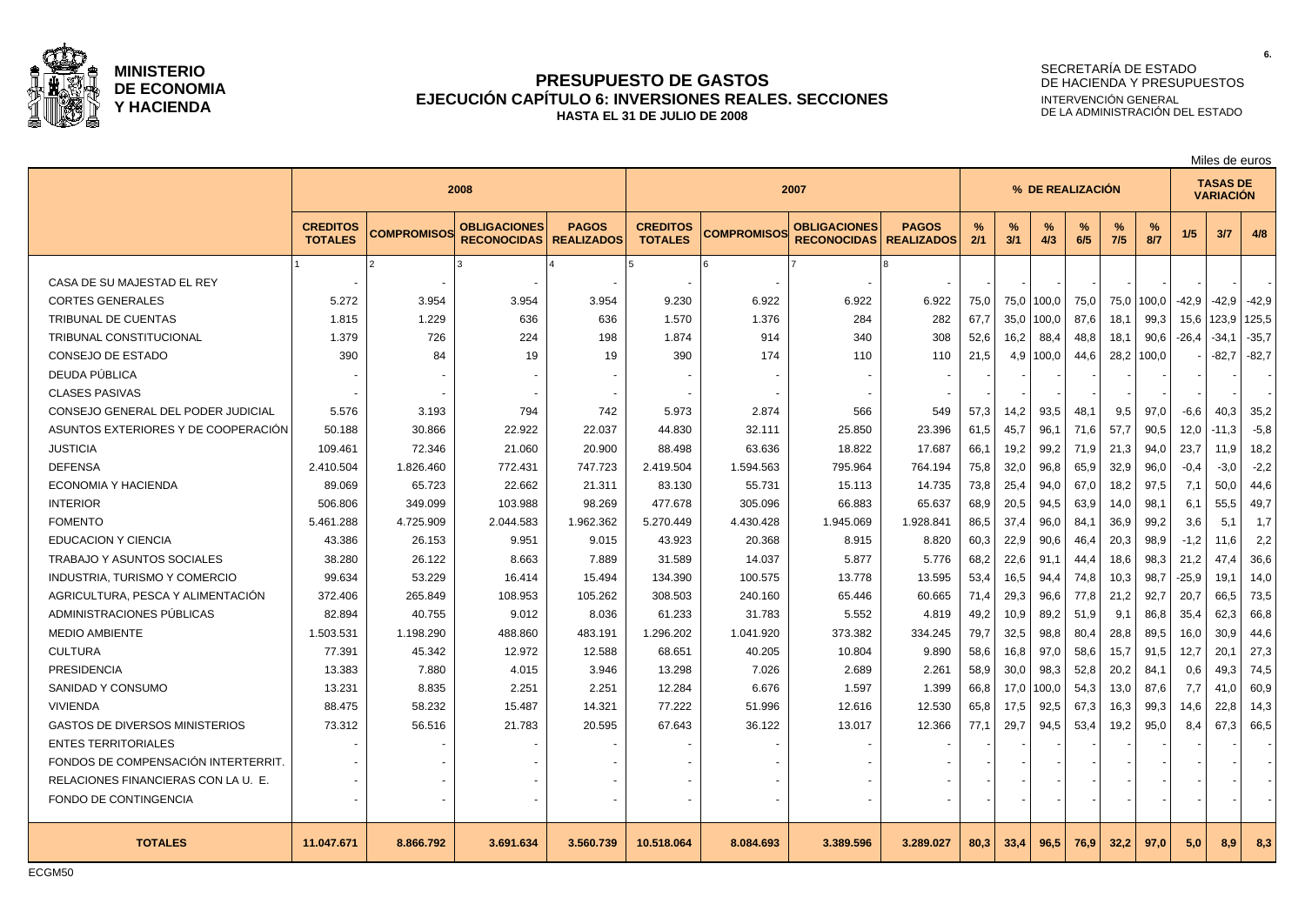

#### **PRESUPUESTO DE GASTOS GASTOS DE CARÁCTER PLURIANUAL. SECCIONES HASTA EL 31 DE JULIO DE 2008**

# SECRETARÍA DE ESTADO DE HACIENDA Y PRESUPUESTOS INTERVENCIÓN GENERAL DE LA ADMINISTRACIÓN DEL ESTADO

Miles de euros

|                                                       | <b>RETENCIONES</b> | <b>AUTORIZACIONES</b> | <b>COMPROMISOS</b> |
|-------------------------------------------------------|--------------------|-----------------------|--------------------|
|                                                       |                    |                       |                    |
| CASA DE SU MAJESTAD EL REY<br><b>CORTES GENERALES</b> |                    |                       |                    |
| <b>TRIBUNAL DE CUENTAS</b>                            | 269                | 269                   | 269                |
| TRIBUNAL CONSTITUCIONAL                               |                    |                       |                    |
| CONSEJO DE ESTADO                                     |                    |                       |                    |
| DEUDA PÚBLICA                                         | 1.025              | 233                   | 233                |
|                                                       | 375.785.454        | 375.779.454           | 375.779.454        |
| <b>CLASES PASIVAS</b>                                 |                    |                       |                    |
| CONSEJO GENERAL DEL PODER JUDICIAL                    | 9.126              | 4.914                 | 4.914              |
| ASUNTOS EXTERIORES Y DE COOPERACIÓN                   | 68.889             | 46.358                | 46.358             |
| <b>JUSTICIA</b>                                       | 169.462            | 111.792               | 111.792            |
| <b>DEFENSA</b><br>ECONOMÍA Y HACIENDA                 | 25.564.345         | 25.006.920            | 25.006.920         |
|                                                       | 431.970            | 237.728               | 233.967            |
| <b>INTERIOR</b>                                       | 1.054.210          | 903.015               | 609.703            |
| <b>FOMENTO</b><br>EDUCACIÓN Y CIENCIA                 | 27.929.293         | 22.186.721            | 22.186.721         |
|                                                       | 2.570.025          | 686.258               | 685.305<br>33.379  |
| <b>TRABAJO Y ASUNTOS SOCIALES</b>                     | 49.678             | 42.542                |                    |
| <b>INDUSTRIA, TURISMO Y COMERCIO</b>                  | 6.337.495          | 6.234.925             | 5.739.688          |
| AGRICULTURA, PESCA Y ALIMENTACIÓN                     | 229.315            | 163.648               | 163.568            |
| ADMINISTRACIONES PÚBLICAS                             | 131.830            | 68.766                | 67.076             |
| <b>MEDIO AMBIENTE</b>                                 | 2.740.633          | 1.619.532             | 1.484.067          |
| <b>CULTURA</b>                                        | 29.566             | 23.513                | 18.341             |
| <b>PRESIDENCIA</b>                                    | 8.247              | 4.194                 | 4.192              |
| SANIDAD Y CONSUMO                                     | 221.409            | 220.867               | 155.185            |
| <b>VIVIENDA</b>                                       | 7.046.661          | 2.641.952             | 40.492             |
| <b>GASTOS DE DIVERSOS MINISTERIOS</b>                 | 111.974            | 106.622               | 88.168             |
| <b>ENTES TERRITORIALES</b>                            | 404.287            | 404.287               | 404.287            |
| FONDO DE COMPENSACIÓN INTERTERRIT.                    |                    |                       |                    |
| RELACIONES FINANCIERAS CON LA U. E.                   |                    |                       |                    |
| FONDO DE CONTINGENCIA                                 |                    |                       |                    |
|                                                       | 450.895.163        | 436.494.510           | 432.864.079        |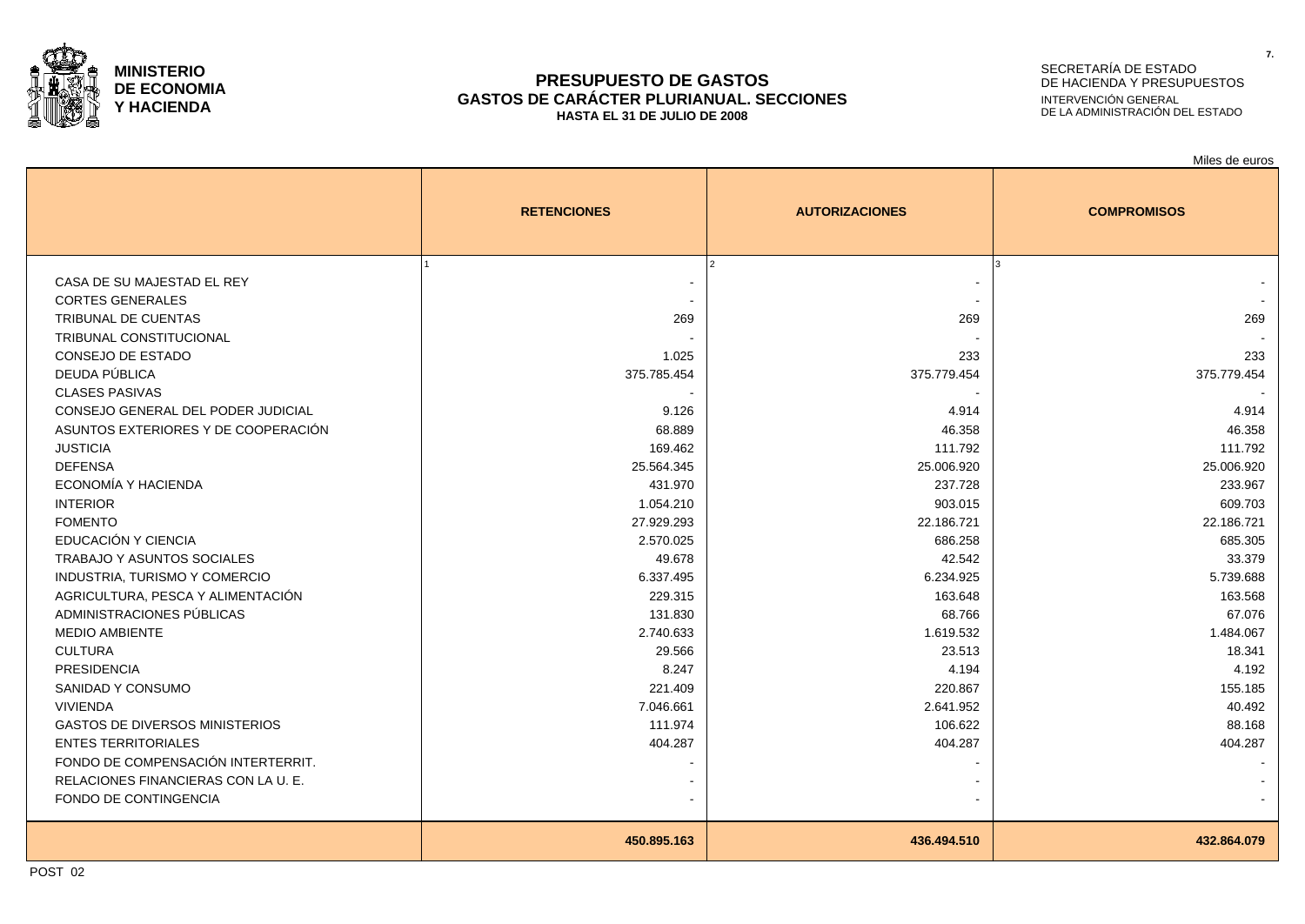

### **PRESUPUESTO DE GASTOS GASTOS DE CARÁCTER PLURIANUAL. CAPÍTULOS HASTA EL 31 DE JULIO DE 2008**

## SECRETARÍA DE ESTADO DE HACIENDA Y PRESUPUESTOS INTERVENCIÓN GENERAL DE LA ADMINISTRACIÓN DEL ESTADO

Miles de euros

|                                                 | <b>RETENCIONES</b> | <b>AUTORIZACIONES</b>   | <b>COMPROMISOS</b> |
|-------------------------------------------------|--------------------|-------------------------|--------------------|
| 1. GASTOS DE PERSONAL                           | 16.103             | $\mathcal{L}$<br>11.991 | 10.778             |
| 2. GASTOS CORRIENTES EN BIENES Y SERVICIOS      | 2.145.164          | 1.612.786               | 1.411.180          |
| 3. GASTOS FINANCIEROS                           | 109.744.834        | 109.738.426             | 109.738.426        |
| 4. TRANSFERENCIAS CORRIENTES                    | 2.204.115          | 2.106.926               | 2.098.275          |
| <b>TOTAL OPERACIONES CORRIENTES</b>             | 114.110.216        | 113.470.129             | 113.258.659        |
| 5. FONDO DE CONTINGENCIA Y OTROS IMPREVISTOS    |                    |                         |                    |
| TOTAL FONDO DE CONTINGENCIA Y OTROS IMPREVISTOS |                    |                         |                    |
| <b>6. INVERSIONES REALES</b>                    | 44.837.691         | 38.911.198              | 38.649.271         |
| 7. TRANSFERNCIAS DE CAPITAL                     | 13.786.952         | 7.926.310               | 5.162.216          |
| TOTAL OPERACIONES DE CAPITAL                    | 58.624.643         | 46.837.508              | 43.811.487         |
| <b>TOTAL OPERACIONES NO FINANCIERAS</b>         | 172.734.859        | 160.307.637             | 157.070.146        |
| 8. ACTIVOS FINANCIEROS                          | 12.071.530         | 10.098.099              | 9.705.159          |
| 9. PASIVOS FINANCIEROS                          | 266.088.774        | 266.088.774             | 266.088.774        |
| <b>TOTAL OPERACIONES FINANCIERAS</b>            | 278.160.304        | 276.186.873             | 275.793.933        |
|                                                 |                    |                         |                    |
|                                                 |                    |                         |                    |
|                                                 | 450.895.163        | 436.494.510             | 432.864.079        |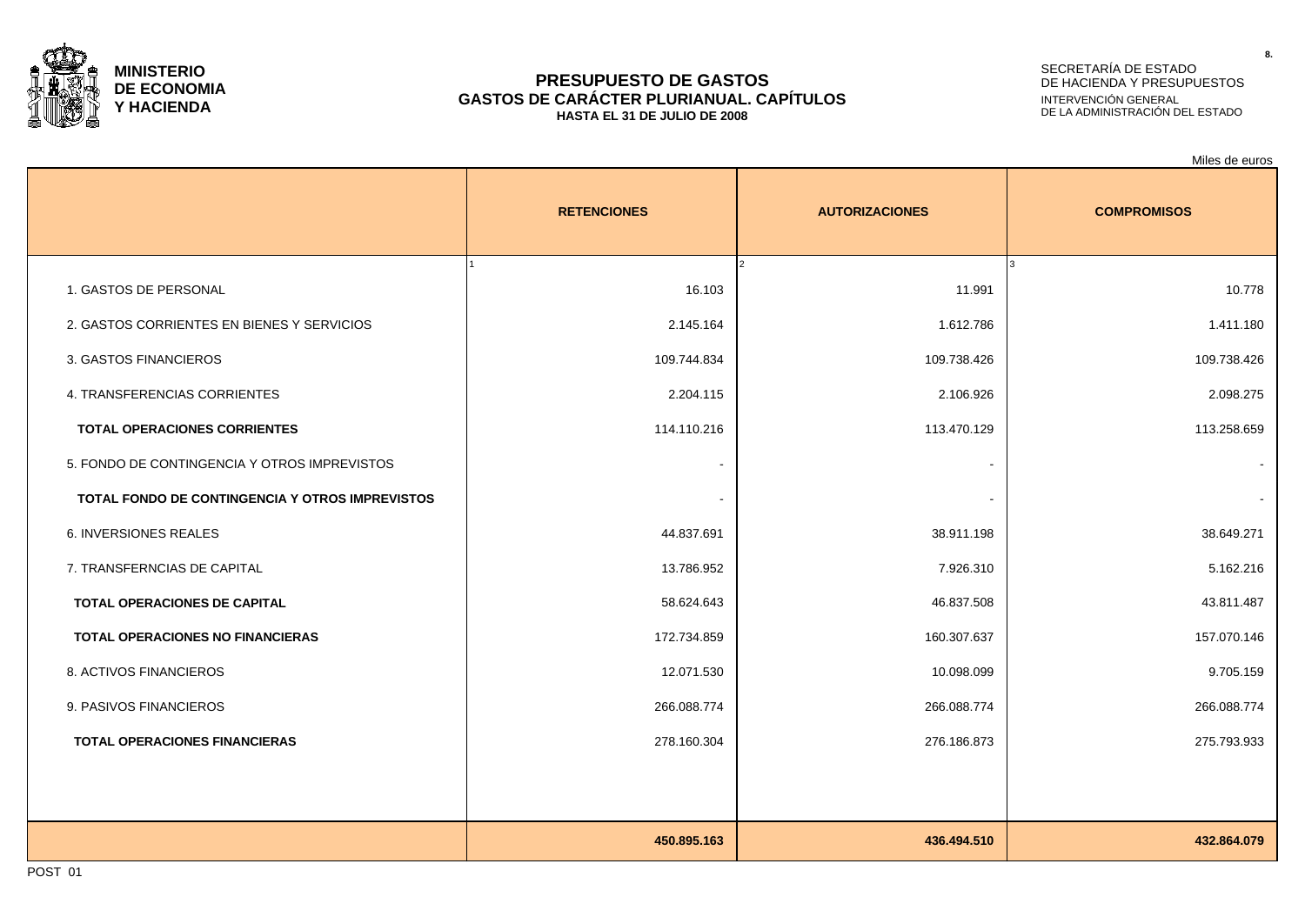

### **PRESUPUESTO DE GASTOS GASTOS DE CARÁCTER PLURIANUAL. EJERCICIO PRESUPUESTARIO HASTA EL 31 DE JULIO DE 2008**

### SECRETARÍA DE ESTADO DE HACIENDA Y PRESUPUESTOS INTERVENCIÓN GENERAL DE LA ADMINISTRACIÓN DEL ESTADO

Miles de euros

| <b>EJERCICIO PRESUPUESTARIO</b> | <b>RETENCIONES</b> | <b>AUTORIZACIONES</b> | <b>COMPROMISOS</b> |
|---------------------------------|--------------------|-----------------------|--------------------|
|                                 |                    | <sup>2</sup>          | I٩                 |
| 2009                            | 64.226.784         | 60.201.074            | 59.329.680         |
| 2010                            | 55.044.797         | 52.116.297            | 51.485.890         |
| 2011                            | 50.979.082         | 47.270.246            | 46.871.653         |
| 2012                            | 38.555.662         | 36.982.757            | 36.671.301         |
| 2013                            | 38.253.182         | 37.953.540            | 37.671.559         |
| 2014                            | 20.222.236         | 19.942.536            | 19.692.209         |
| 2015                            | 23.005.274         | 22.758.154            | 22.541.129         |
| 2016                            | 18.724.389         | 18.483.997            | 18.329.372         |
| 2017                            | 34.068.299         | 33.872.964            | 33.765.239         |
| 2018                            | 11.761.760         | 11.589.745            | 11.518.137         |
| 2019                            | 4.508.343          | 4.364.793             | 4.314.593          |
| 2020                            | 4.518.673          | 4.403.424             | 4.360.424          |
| 2021                            | 4.624.217          | 4.534.433             | 4.491.533          |
| 2022                            | 4.651.942          | 4.591.425             | 4.548.525          |
| 2023                            | 4.507.512          | 4.462.480             | 4.420.580          |
| 2024                            | 4.747.777          | 4.704.573             | 4.663.573          |
| 2025                            | 3.513.584          | 3.472.114             | 3.433.214          |
| 2026                            | 2.602.816          | 2.561.633             | 2.544.333          |
| 2027                            | 2.432.570          | 2.393.146             | 2.382.926          |
| 2028                            | 2.426.571          | 2.388.941             | 2.381.971          |
| 2029                            | 16.398.424         | 16.366.072            | 16.366.072         |
| 2030                            | 1.574.016          | 1.547.384             | 1.547.384          |
| 2031                            | 1.562.326          | 1.547.855             | 1.547.855          |
| 2032                            | 13.148.462         | 13.148.462            | 13.148.462         |
| 2033                            | 881.770            | 881.770               | 881.770            |
| 2034                            | 877.060            | 877.060               | 877.060            |
| 2035                            | 877.981            | 877.981               | 877.981            |
| 2036                            | 875.505            | 875.505               | 875.505            |
| 2037                            | 13.543.509         | 13.543.509            | 13.543.509         |
| 2038                            | 342.765            | 342.765               | 342.765            |
| 2039                            | 344.178            | 344.178               | 344.178            |
| 2040                            | 6.625.642          | 6.625.642             | 6.625.642          |
| 2041                            | 39.458             | 39.458                | 39.458             |
| 2042                            | 41.050             | 41.050                | 41.050             |
| 2043                            | 42.706             | 42.706                | 42.706             |
| 2044                            | 44.429             | 44.429                | 44.429             |